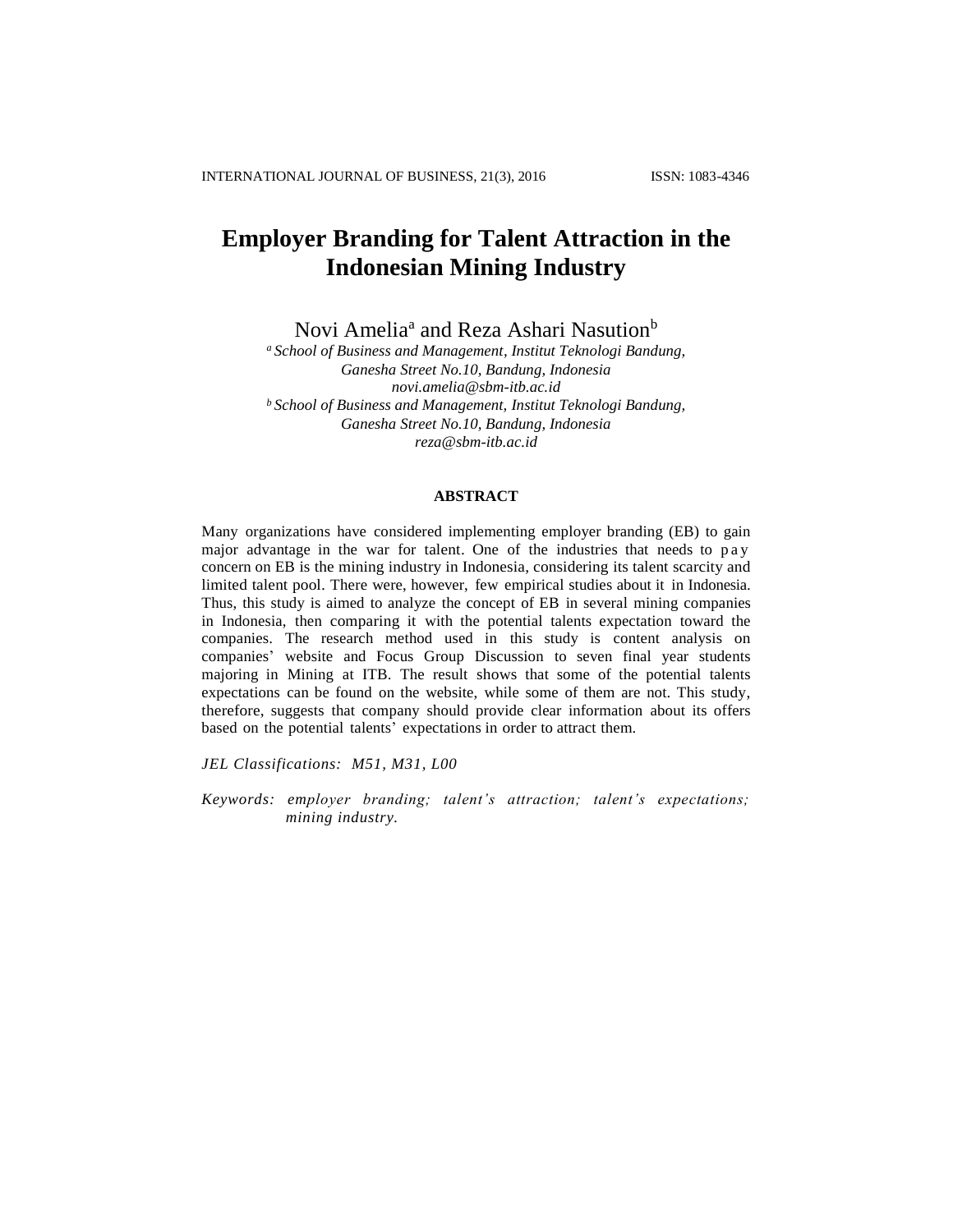## **I. INTRODUCTION**

As companies realized that human capital is one of the most important keys in achieving a company's goal, there is a competition among them in getting top talents called the '*war for talent*'. This situation exists due to the short availability of skilled talent (Mosley , 2015), and it is worst in some particular fields like science, mathematics, and engineering. One of the industries that faces a skill shortage situation is the mining industry. This industry, where high skill talents are needed, is facing a *Greybeard Phenomenon –* a term for describing the condition of aging professional workforce and gender imbalance that exist in the mining industry (Gibson and Scoble, 2004). This phenomenon, along with the high demand on the mining sector, has created a skill shortage in mining industry (Bloomberg, 2014) and triggered a competition for talent attraction between the firms in the mining industry.

In Indonesia, where 133,000 more engineers are needed every year (Kompas, 2014), the high-skill-shortage in mining industry also existed. It is compounded by the small amount of university in Indonesia that offer mining related programs. From these limited universities, only small number of well-known university are considered as the potential talent pool by the industry. This situation may create a "war for talent" between the firms in mining industry within this limited talent pool. Therefore, in order to win the competition over high-skilled talents, these firms need to develop some strategies.

One of the suitable strategies in the war for talent is employer branding. Increasingly, many organizations are setting their budget and developing a program for this employer branding (Backhaus and Tikoo, 2004; Davies, 2008). Mosley (2015) also states it is the time for employers to strengthen their brand in order to compete effectively in the war for talent. By implementing an effective employer branding strategy, a company can gain more flexible and time effective recruitment, reduce the recruitment cost, and get a better quality of applicants (Heilmann et al., 2013). It also can be a tool of communication for the work environment, so the external people know what it is like to work for an organization (Love and Singh, 2011).

Then what is employer branding? The term employer branding was firstly used by Simon Barrow and Tim Ambler on the Journal of Brand Management in December 1996. They defined it as "the package of functional, economic, and psychological benefits provided by the employment and identified with the employing company" (Heilmann et al., 2013, p.285). It is like the "traditional" recruitment but aimed for a long-term goal. Employer branding cuts across the specialism of traditional human resource, then becomes an umbrella program for them (Edwards, 2010). The main objectives of employer branding are talent attraction and employee retention. Thus it is highlighting the offering that companies propose in order to attract the potential talents, called as the dimensionality of employer branding.

On the first study of employer branding, Ambler and Barrow (1996) have constructed three dimensions of employer branding: (1) the functional dimension, (2) the economic dimension, and (3) psychological dimension. Then, Berthon et al. (2005) developed a scale based on Ambler and Barrow's (1996) and proposed five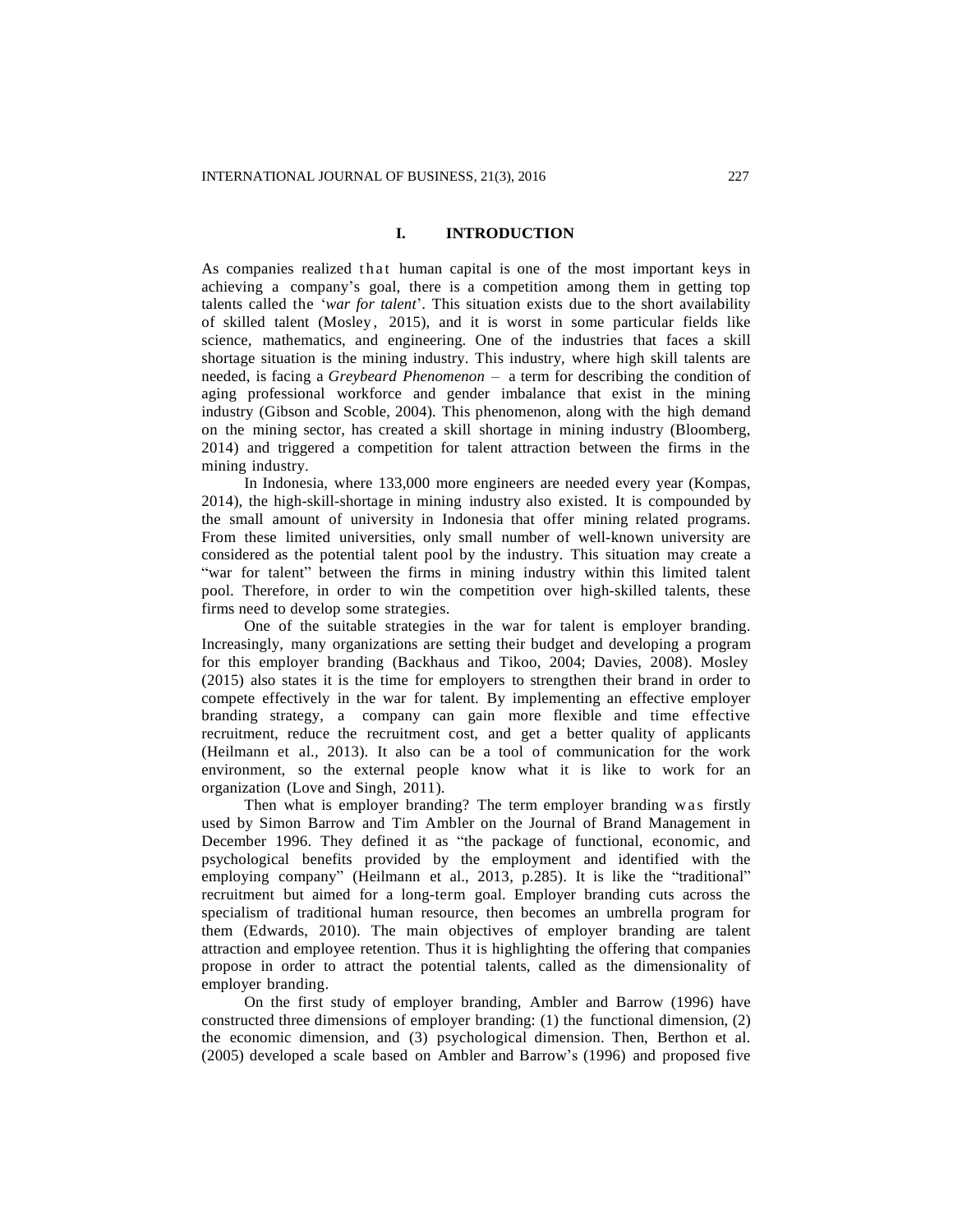dimensions of employer branding that include interest value, social value, economic value, development value, and application value. These five dimensions have since been used as the base of several studies in employer branding (Alniacik et al., 2014; Zhu et al., 2014), which then propose the dimensions on various contexts. However, a specific study in mining industry has not existed in the context of Indonesia. Thus, this paper is aimed to analyze the employer branding concept in the mining industry in Indonesia.

# **II. LITERATURE REVIEW**

### **A. Employer Branding**

Branding is a marketing activity that creates a "name, term, design, symbol, or any feature" on a product to make a differentiation from other similar products (Bennet, 1998). It represents the consumer perception about a product and exists in the minds of the consumer (Kotler and Armstrong, 2007). The implication of brand concept has not only been meant for product and service that are mainly defined as personified trademark (Kucherov and Zaylova, 2011), but also have been implemented in human resource area using the term employer branding.

The term employer branding was first mentioned by Ambler and Barrow (1996), who mentioned employer branding as: "The package of functional, economic and psychological benefits provided by employment, and identified with the employing company". Most of employer branding literatures state that employer branding is the branding activity applied in human resource area (Edwards, 2010; Aggerholm et al., 2010; Bakanuskiene et al., 2011; Heilmann et al., 2013). It is about building an image that a company, as an employer, is a great place to work in the minds of potential talents and fulfilling those promises to existing employees (Berthon et al., 2005). It places the existing employees as internal customers and potential talents as external customers. As the internal customer, the existing employees are being exposed with the company's value preposition of employer branding which lead to the workplace culture (Heilmann et al., 2013). By relating employer brand with the workplace culture, the existing employees are also helping in communicating the employment offer to the external customers (Love and Singh, 2011). While for the external customers, the potential employees are being led by the image a company is trying to communicate, which is its unique employment experience.

The main objectives of employer branding are employee retention and talent attraction. Other purposes are to help the organization in reducing cost, increasing customer satisfaction, and getting higher return on investment and profitability (Barrow and Mosley, 2005). As Kucherov and Zavyalova (2011) found in their study, the organization with employer brand gained a number of economic advantages, there were a significant different result between a company with employer branding and one without employer branding from three economic indicators, i.e., (1) turnover rate, (2) average share of human resource costs in total costs of company, (3) the proportion between the annual human resource training budget and annual labor compensation fund). Heilmann et al. (2013) also added that better employer image results in a more efficient recruitment, and improvement of job satisfaction are also the goal in implementing employer branding. It also can make the recruitment become shorter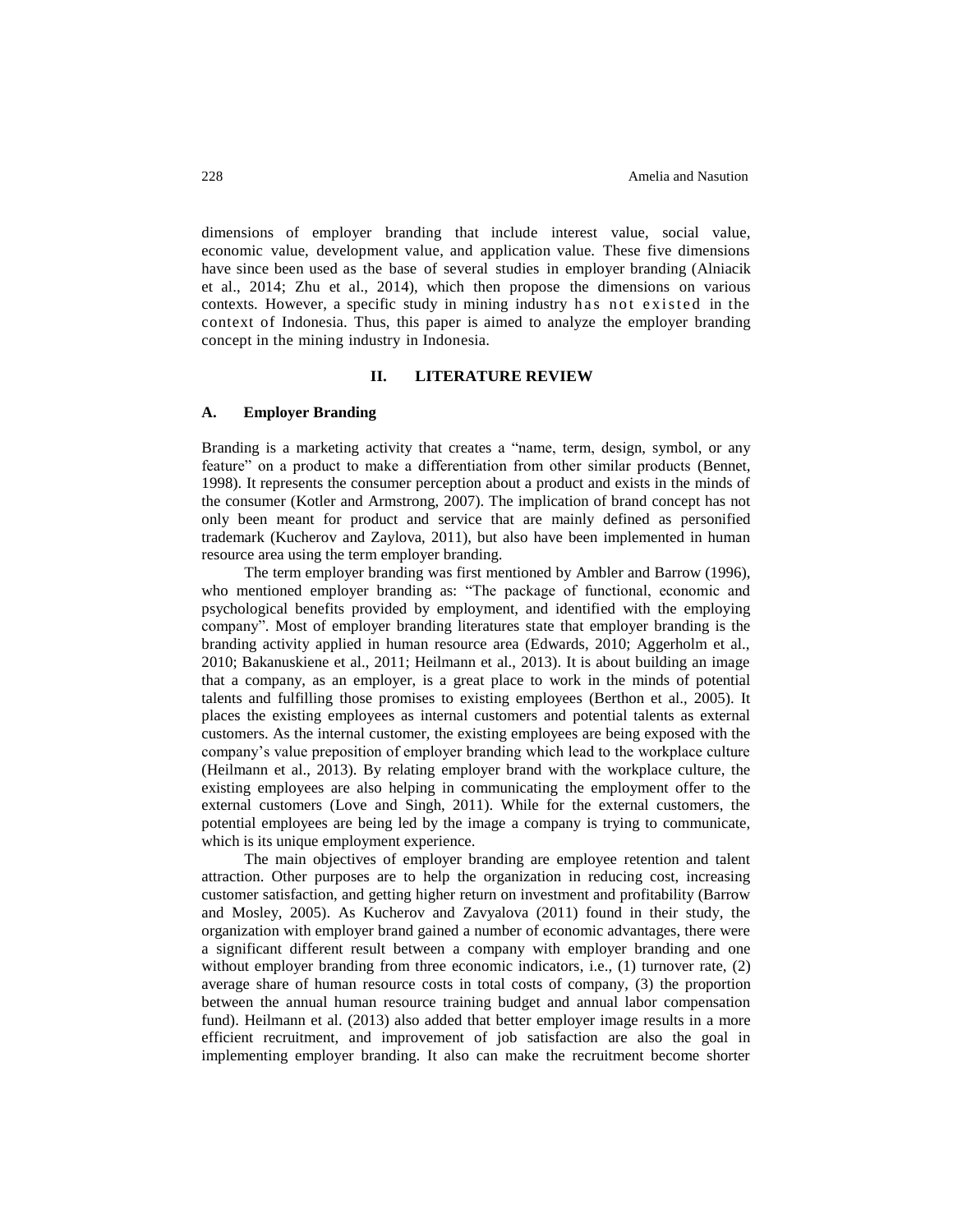regarding to time, more flexible, get better quality of applicants, and reducing the recruitment cost (Heilman et al., 2013) because a strong employer branding lead to positive intention to apply to a job when compared to negative or neutral employer branding (Gomes and Neves, 2010).

Just like the existing branding science, employer branding also has personality and positioning (Berthon et al., 2005). It is highlighting the offering or working environment in a company (Backhauss and Tikoo, 2004). The offering in employer branding science means the working experience in the company (Edwards, 2010) that is communicated to attract the potential talents. Further, in order to target the right one, each industry should know what are the attributes that attract their potential talents. These attributes are called as employer branding dimension.

### **B. Employer Branding Dimension**

As stated before, the offerings that the company highlight in order to attract the potential talents are the job attributes in the company. Several studies, as previously discusses, have studied these offerings using the term *employer branding dimension*. In the earliest study of employer branding, Ambler and Barrow (1996) have constructed three dimensions of employer branding: the functional dimension about the development of career and other activities provided by an employer; economic dimension that is related to financial such as salary and other payment; and psychological dimension that talked about the sense of belonging – the thing an employee perceives in an employment relation. Yet, Ambler and Barrow (1996) did not develop the measurement for these dimensions (Zhu et al., 2014). Then based on the works above, Berthon et al. (2005) developed a scale for the measurement of the dimension that attract the talents, of which they found five dimensions: (1) interest value to see in what extend the talent is attracted to a company; (2) social value for the work environment, such as good relationship among the team, (3) the economic value for the salary, compensation, job security; (4) development value for career development; (5) and application value to see to what extend that the employee's skills can be used in the company.

As the science of employer branding started to develop, several studies have been researching employer branding dimension based on its context. Jiang and Iles (2011) found five dimensions of employer branding in the private sector context in China. The dimensions were *economic* that relates to the employee evaluation on economic need; *developmental*, which is about employee's demand on professional development; *social*, that relates to employee's need in interesting challenge; and *brand trust*, that relates to how employee's perceive the employer in relation to honesty, credibility, and ability to satisfy the employee's demand. Alniacik and Alniacik (2012) in a study that compared the employer branding dimension in age, gender, and current employment status difference, found six dimension of employer branding: social, market, economic, application, cooperation, and workplace environment. When they compared the attribute between female and male employees, they found that female perceived the importance more in social value, market value, application value, and cooperation value than male.

In educational context, there were Bakanauskiene et al. (2011) and Bendaravicience et al. (2013) who propose employer branding dimension in University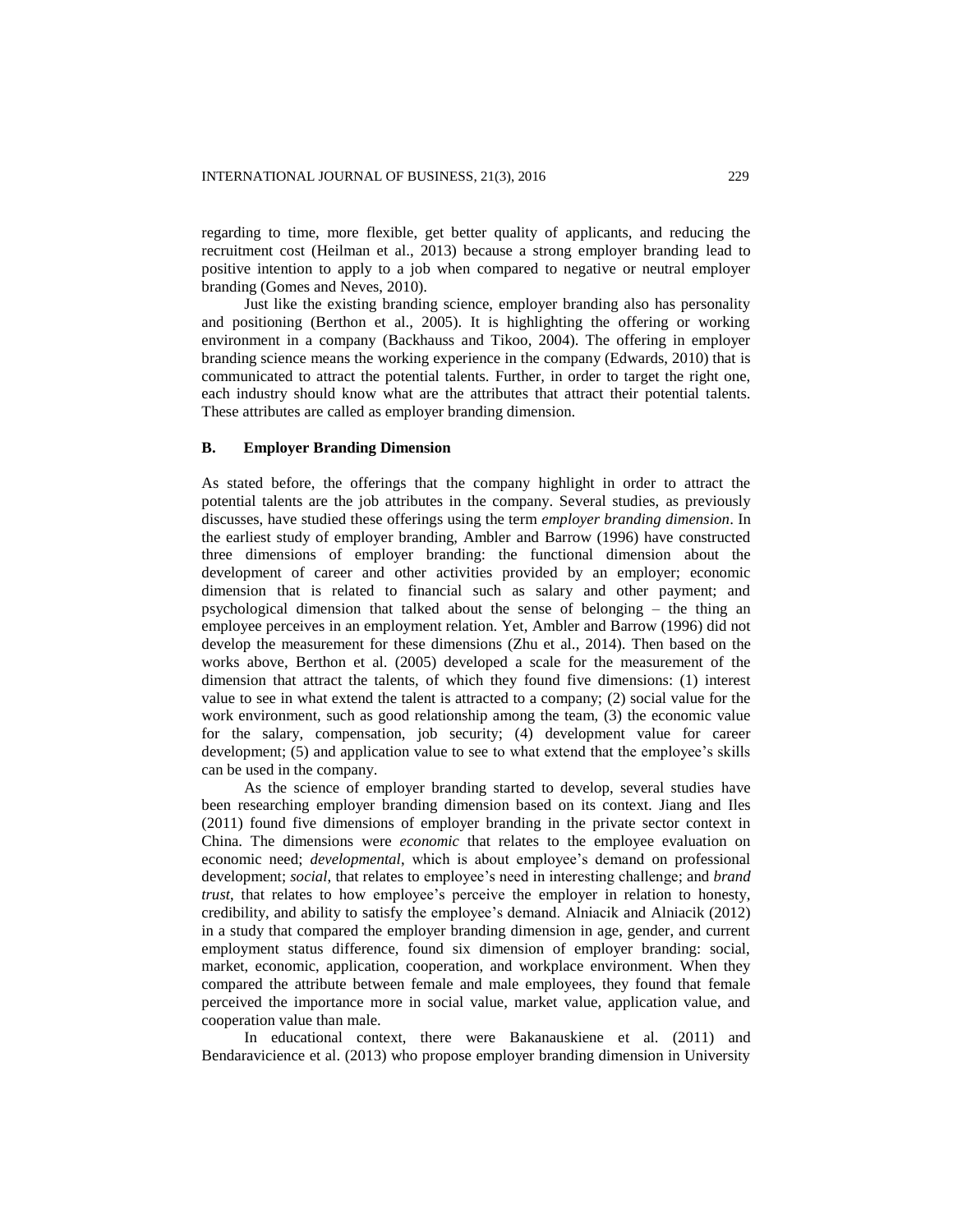and higher education contexts. Bakanauskiene et al. (2011) identified four dimensions of employer branding in university, there were achievement, connection, relations, and system. While Bendaravicience et al. (2013) proposed eleven dimensions that include organizational culture, fairness and trust teamwork, academic environment, strategic management, job satisfaction, supervisor relationship, compensation and benefit, training and development, work-life balance, working conditions, and loyalty in higher education context. Zhu et al. (2014) also developed a set of dimensions of employer branding based on Chinese context. Since many studies in employer branding are mostly conducted in Western context, they then proposed a dimension for Chinese context only. They found that both in Chinese and Western contexts, the organization can enhance their employer branding through compensation and benefits, opportunity for development, and recognition. While the other two are different with the Western context, in Chinese context, people take work-life effectiveness and organization mark like leadership, ownership, and prestige, (that closely relate to functional factors of compensation and benefits, and opportunity for development) as important factors.

| Previous study about employer branding dimensions in different context |                      |                                                                       |  |  |
|------------------------------------------------------------------------|----------------------|-----------------------------------------------------------------------|--|--|
| Author                                                                 | Context              | <b>Dimensions</b>                                                     |  |  |
| Ambler and Barrow (1996)                                               | Western context      | Functional; Economic;                                                 |  |  |
|                                                                        |                      | Psychological                                                         |  |  |
| Berthon et al. (2005)                                                  | Western context      | Interest value; Social value;                                         |  |  |
|                                                                        |                      | Economic value; Development                                           |  |  |
|                                                                        |                      | value; Application value                                              |  |  |
| Bakanauskiene et al. (2011)                                            | University           | Achievement; Connection;                                              |  |  |
|                                                                        |                      | Relations; System                                                     |  |  |
| Jiang and Iles (2011)                                                  | China private sector | Economic value; Developmental<br>value; Social value; Interest value; |  |  |
|                                                                        |                      | Brand trust                                                           |  |  |
| Alniacik and Alniacik (2012)                                           | Age, gender, and     | Social value; Market value;                                           |  |  |
|                                                                        | employment status    | Economic value; Application                                           |  |  |
|                                                                        |                      | value; Cooperation value;                                             |  |  |
|                                                                        |                      | Workplace environment                                                 |  |  |
| Bendaravicience et al. (2013)                                          | Higher education     | Organizational culture; Fairness                                      |  |  |
|                                                                        |                      | and trust teamwork; Academic                                          |  |  |
|                                                                        |                      | environment; Strategic                                                |  |  |
|                                                                        |                      | management; Job satisfaction;                                         |  |  |
|                                                                        |                      | Supervisor relationship;                                              |  |  |
|                                                                        |                      | Compensation and benefit;                                             |  |  |
|                                                                        |                      | Training and development; Work-                                       |  |  |
|                                                                        |                      | life balance; Working condition;                                      |  |  |
|                                                                        |                      | Loyalty                                                               |  |  |
| Zhu et al. (2014)                                                      | Chinese context      | Compensation and benefit;                                             |  |  |
|                                                                        |                      | Opportunity for development;                                          |  |  |
|                                                                        |                      | Recognition; Work-life                                                |  |  |
|                                                                        |                      | effectiveness; Organization mark                                      |  |  |

**Table 1**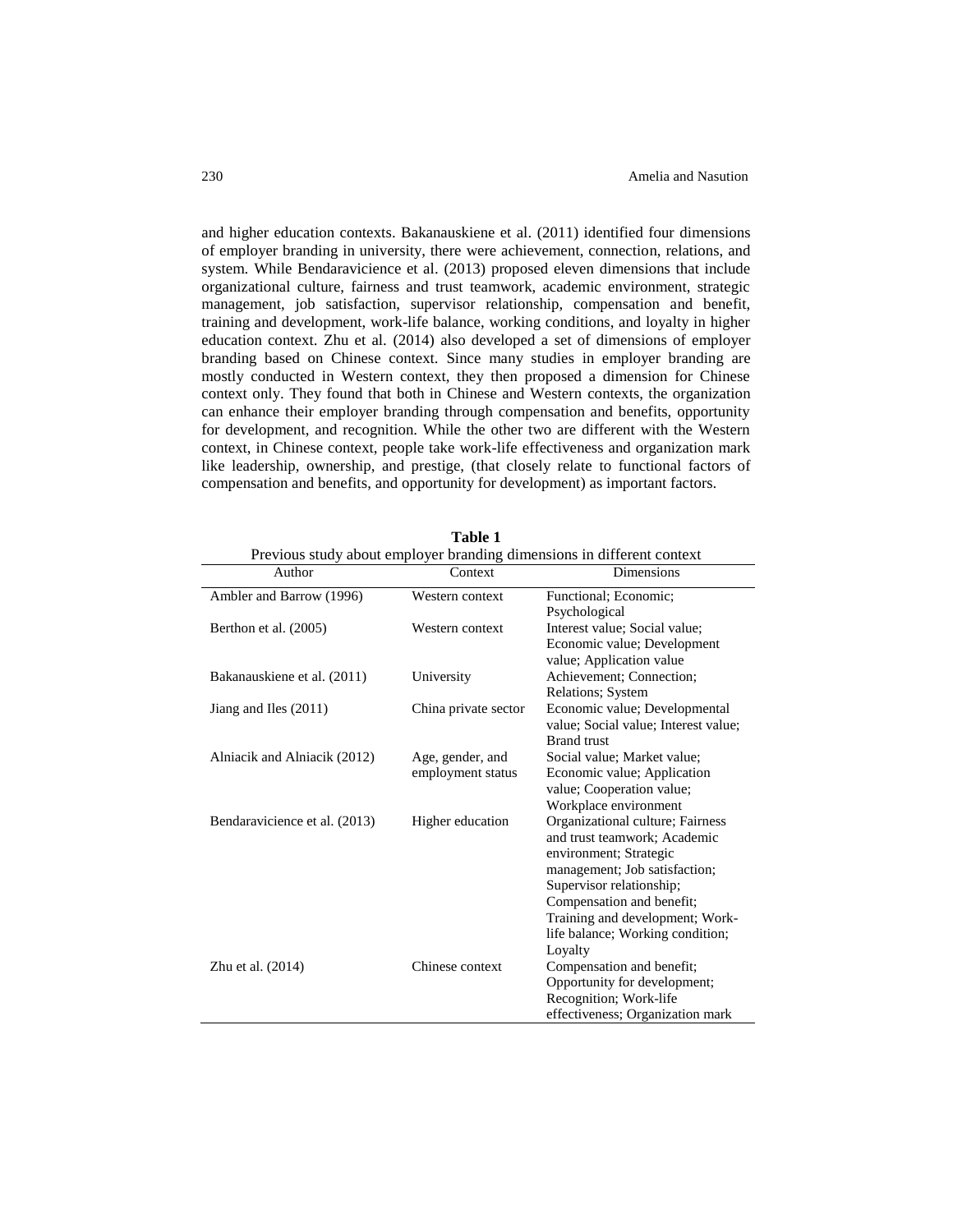Based on the various studies above, we can conclude that the dimension of employer branding vary in different context. Thus, in order to create an employer branding strategy in mining industry, the dimensionality of mining industry in Indonesia should be studied first.

## **C. Mining Industry**

From Oxford online dictionary, mining industry is defined as the industry that explores and processes the materials from mines. It is one of the industries that uses the most advanced technology of all the heavy industries (Dickie and Dwyer, 2011), so it needs an employee who has a high level of specialized skills and the process of recruitment must be efficient (Boxall and Purcell, 2011). Based on MITAC (2005), one of the key challenges in mining industry in human resource is aging workforce and retirement. The mining industry needs to recruit more professionals to replace the aging workforce (Gibson and Scoble, 2004), but the pool is limited since recruiting talent to remote mining location is one of the challenges that needs to be highlighted by the companies (Ednie, 2004). In Indonesia, the limited pool of talents is also compounded by the limited institutions that offered the programs related to mining. It may create a talent scarcity and war of talents between the firms in mining industry in Indonesia, thus employer branding strategy is needed in the mining industry because the companies that compete for scarce talent may develop a strategy in order to win in the war of talents (Heilmann, 2013).

There are several researches related to the talent's situation and talent war in mining industry (Hosking, 2005; Maloney, 2006; Giraud, 2006; Klie, 2008; McCrum, 2013) but it appears there has not been a research that identifies or uses the employer branding concept in the war for talent in mining industry. Thus, this study may contribute knowledge to the theoretical base of employer branding in mining industry and the idea for companies to develop the strategy for talent attraction in mining industry.

# **III. METHODOLOGY**

This study is aimed to analyze the concept of employer branding in mining industry in Indonesia, then comparing them to the talents expectation toward the company. Thus, this study was conducted using two steps of data collection.

## **A. Content Analysis**

The data was first conducted using content analysis. The content analysis is aimed to analyze the employer branding concept in mining industry in Indonesia. The data was gathered from the company's website. We were looking for the offering that company communicates through their website. This data collection was conducted on three mining company's website in Indonesia.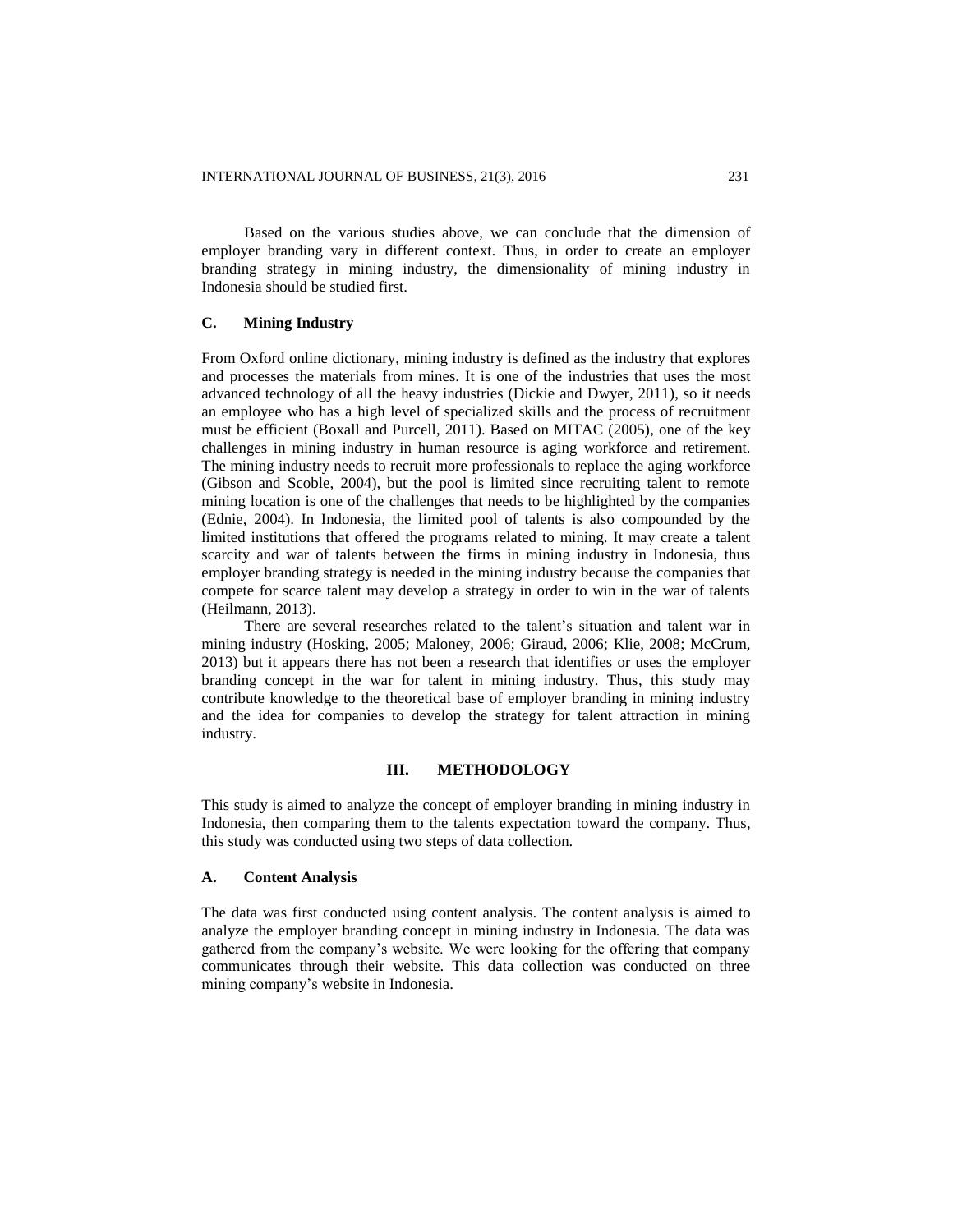# **B. Focus Group Discussion (FGD)**

The second part of the data collection is aimed to see the potential talents expectation towards mining company in Indonesia. The data was gathered through Focus Group Discussion (FGD) to seven final year students majoring in Mining at Institut Teknologi Bandung (ITB). ITB was chosen because it is the top ranked engineering school in Indonesia and considered as a "hot talent pool" among employers in mining industry. The age range was between 20 and 23 years. All of them are males. The FGD lasted in approximately 50 minutes. Participants were encouraged to discuss the following question: What kind of factors that you consider when choosing to apply for a company?

### **IV. DATA ANALYSIS**

There are two main points that are discussed in this section. They are (1) the offering for attracting the potential talents based on companies' website and (2) the talents' expectations towards mining company in Indonesia.

# **A. Companies' Offerings**

Just like the existing branding science, the key point of employer branding is communicating its offer to the potential talents. Based on the content analysis on three mining companies' website, we identified the followings:

The first company (Company A) has communicated its offerings on the company's website. It is stated that it provides supporting facilities for its employees such as: housing facilities that are supported by clean water and waste management; canteen; hotel; health facilities like hospital and clinic; fitness center; entertainment center, shopping center; religious center; and local airport. It also stated that the safety of its employees are the most important thing in operating its mining practice. It promotes a safe working practice as its work base. Another thing that the company offers is the training and development program. There are several programs to develop its employees. For the fresh graduate talent pool, it provides a fresh graduate program that consists of a two-year training and supervising. On the company's website, this Company A is also communicating its CSR as a way to build its good image on the potential talents' mind. It states that it has several programs for local people: first, on the economic sector, Company A develops a program for the local micro and small medium enterprises, so they can enhance their productivity and help the economy growth. Second, the health program. It is stated on the website that Company A provides sanitation program, prevention on transmitted disease, maternal health, malaria, and clean water access. Third is building the infrastructures for local area. It is also stated that Company A is helping to promote the local culture to the outside through several cultural events. To further developing the local people, it also provides a program for training and hiring the local people to work for the company. To conclude, Company A offers satisfying facilities, safe work environment, training and development program, and it pictures the company as a responsible one through its company's website.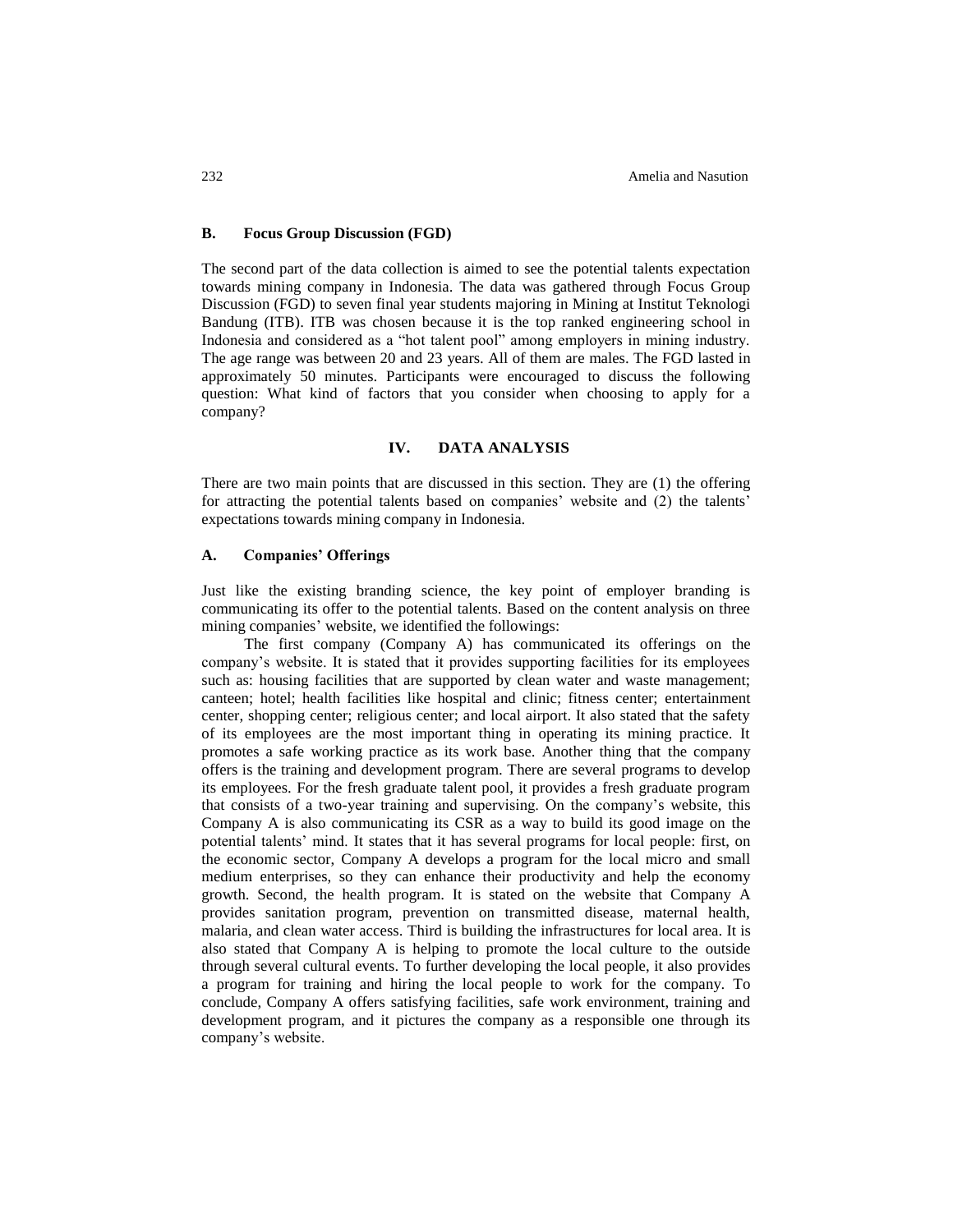Next is Company B. Company B's website communicates its safe work environment, training and development program, the company's CSR, and a little information on its financial offer. Company B states that it is implementing a good standard for a safe working environment. It is written on its website that they endorse the quality, healthy, safe, and good environment on their mining practice. Unlike the other companies that only stated they are putting employees' safety at first, company B provides more information by communicating the way it manages work incident on the work place and annual incident statistic on its site. For the training and development program for the employees, it also provides a fresh graduate program for attracting fresh graduate talents. It is written that Company B has an annual program and budgeting for the employees training program. It is aimed to develop the employees' skill and knowledge, with 63% of the employees are joining the program. Company B also provides the financial benefit on its website, though it only states that it offers a competitive reward for the employees, yet no further explanation about it is available. As for company's image, Company B focuses on health, economic, education, environmental, and cultural issues. Unfortunately, Company B does not provide other benefits such as facilities on their website.

The last is Company C. This company's website communicates its benefits quite comprehensively compared to the other companies. It provides detailed financial benefit, the facilities, work environment, training and development program, work-life balance policy, non-financial benefit, and its company's CSR. For the financial benefit, it states that it offers a competitive remuneration for its employees. It pays the employees more than the minimum wage. During religious holiday, the employees will get 150% of their basic salary allowance plus another allowance. It also adds 1.5 million rupiahs 15 days before the Eid Al Fitr for the employees. Another financial benefits are the annual allowance and leave transportation allowance. As the company gives its employees 16 days of annual leaves, it gives the employees 225% of their basic salary plus 750.000 rupiahs as the annual allowance. The employees are also provided a leave transportation allowance for them and their legal dependent. A pension plan and 4 million rupiahs for employees' dependent/parents/in law's death are also included on the financial benefits. As for work-life balance, company C is the only company that communicates it through its website. Although not really in detail, it is stated that the work schedule will be clear and the employees will get 16 days of annual leave supported by leave allowance and transport allowance as mentioned before. The employees will also get 12 weeks of maternity leave and 2 days for paternity leave. The next benefit that Company C communicates is the facilities. It is stated that to overcome the uncomfortable living stereotype in mining sites, it provides supporting facilities that will make its employees comfortable and feels like home. Some of its supporting facilities are: housing complex, parks, banking, hotel, local airport, fitness centers, school, and pick up shuttle for the employees' children. And for the work environment, just like Company A, it is only written that it puts the safety first. Another benefit is also stated on the website: non-financial benefits. It is written that Company C provides a good life insurance, soft loans for ownership of vehicles and home, and also scholarship for employee's children. As for Company C's image, the same as Companies A and B, it is picturing its company as doing good deed for the society through its community developmental program.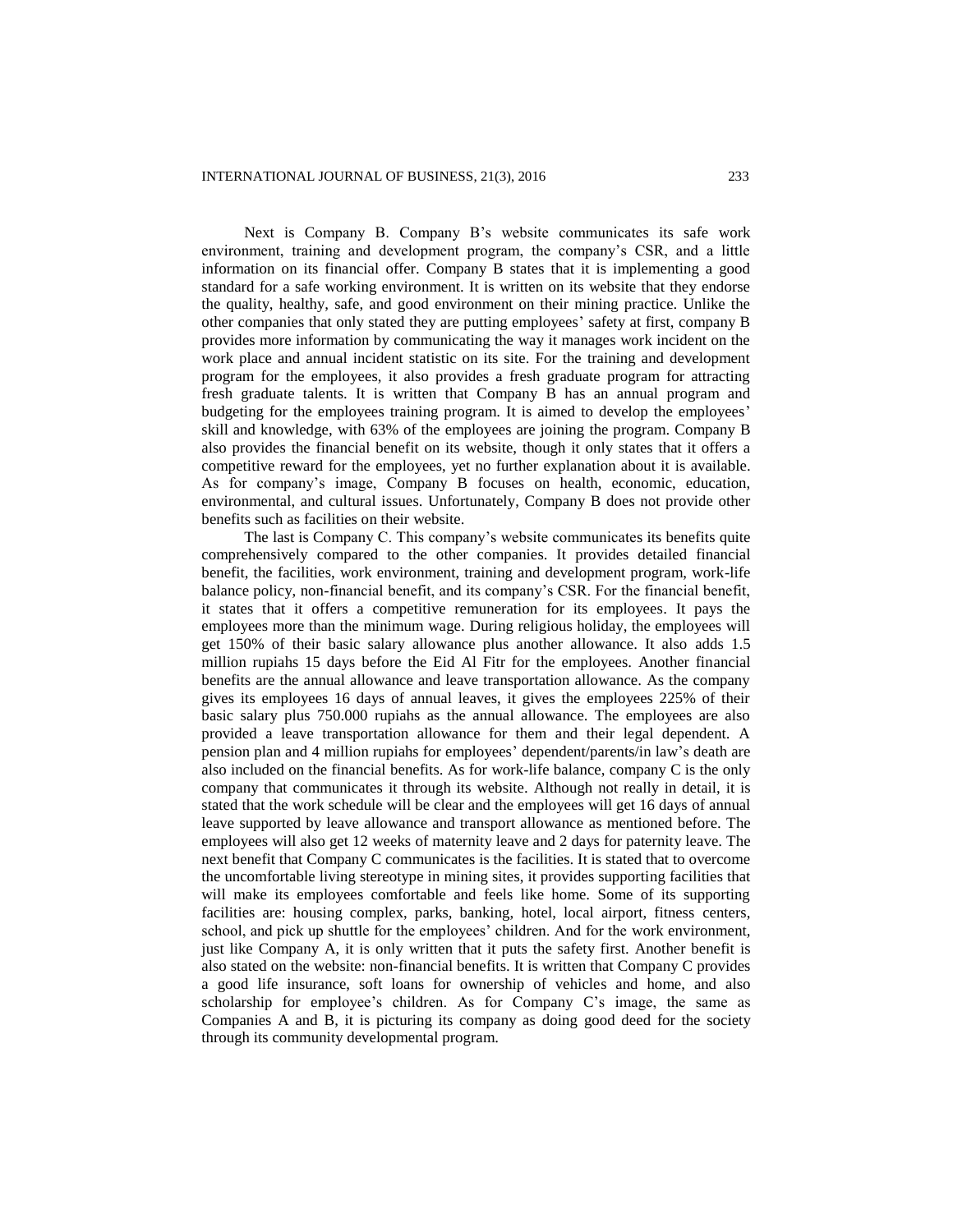## **B. Talents Expectation Toward Mining Companies**

Based on the FGD result, it is found several factors that the participants consider before applying to a company. When asking the question, first participant stated that the roster is one of the factors that they will consider. Roster is a term that is used in mining industry in regulating the working time. The first participant stated that:

Most of mining graduate are looking for the roster first before considering to apply for the job. Like in Indonesia, for what I have heard, the roster is usually longer than working abroad. Sometimes they are 5-1, sometimes 5-2. So, 5 weeks working and 2 weeks off. So I will be looking for the company that proposed a balance roster like a 2-1 roster (First Participant, FGD).

This roster factor might be related with the work-life balance. Since the main consideration in the roster is how balanced their work time and off time is.

Another factor that the first participant will look for is financial factor as in salary and other supporting financial factors like insurance. As the participant thought that studying in mining is hard and the job will be hard, he wanted to get a compatible salary. For this, all the participants agreed with the statement.

The second participant stated that he will consider the safe working environment first before sending a job application. Since mining industry is considered as a high risk job, this participant will first make sure that the company has the best safety regulation. The second participant also stated that a good life insurance will also be the participant's first consideration.

Another factor was facilities. All the participants agreed that the remote location of mining industry must be provided with good facilities, i.e., a good dormitory or even housing. Most of the participants also stated that because they would love to bring their spouses after they get married, they want a company that offers supporting facilities like schools, hospitals, and shopping centers. However, these supporting facilities do not seem to be foremost consideration since they stated that:

It is okay if the company is not allowing us to bring our spouses to the remote area, as long as they provide a good transportation fee for us to get back home in every off time (FGD).

Consistent with the balance roster and good transportation fees that they stated before, they added that the work and life balance were their main consideration. By having a good roster, they were able to have a life outside their work in a mining site, ultimately at the time they get married and start a family.

The stability of the company is also one of the factors that they consider. One of the participants stated that:

If the company is already a stable company, even though the mining market is unstable, the company still can continue to operate. So, I will not lose my job (FGD).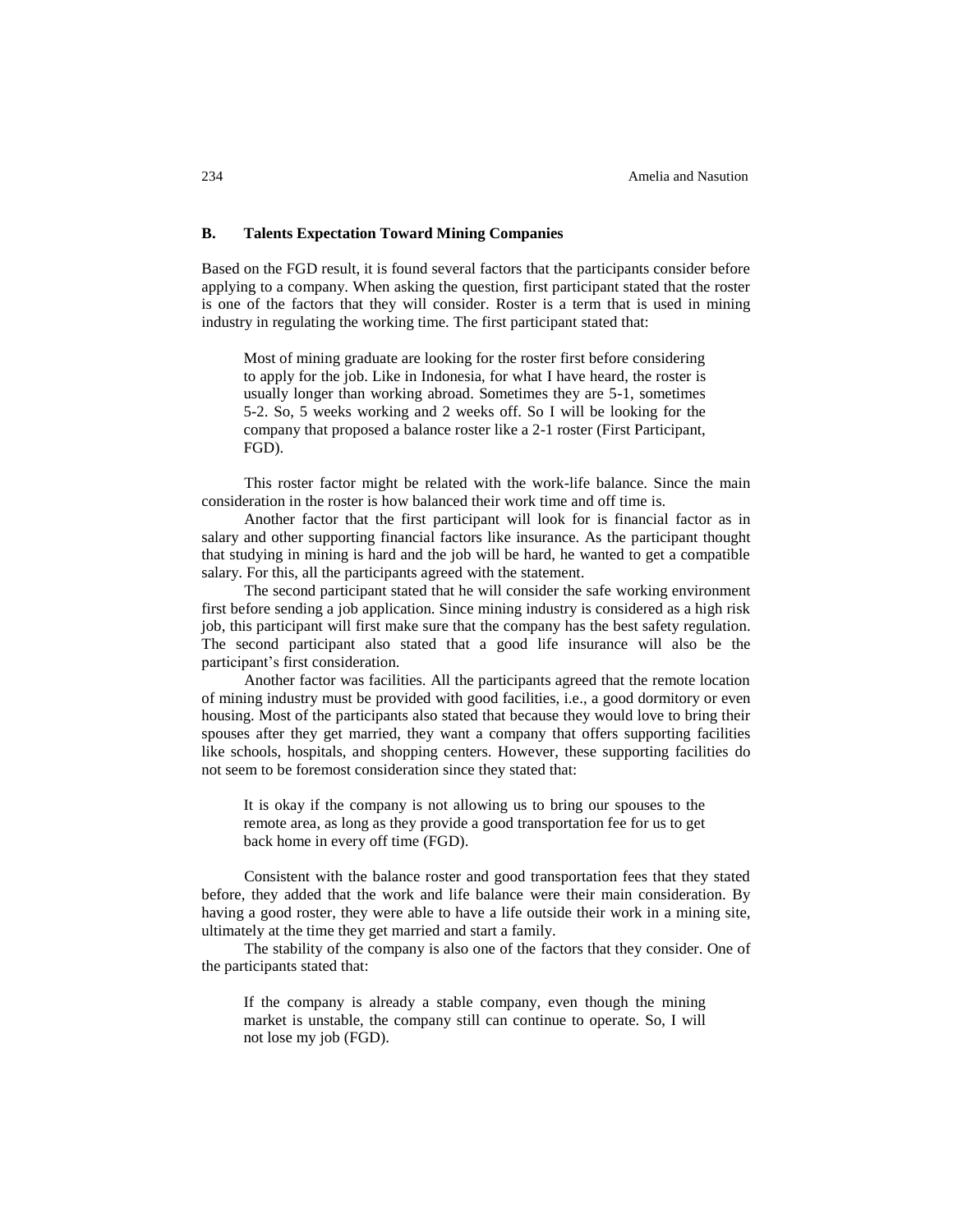This stability might be related with the job security. Then, all the participants agree with this statement. Others also added that a company's image is also important in keeping the stability of the company. If a company previously has a bad reputation, regarding social conflict or committing regulation violation, it will threaten the stability of the company. As one participant said:

If the company is violating the government's rule like tax evasion or poisoning the environment by their waste, the company could be shut down by the government. Then I will lose my job. So I will consider their image before applying to them (FGD).

Another company's image factor also is stated by one participant. This participant stated that if the company are in conflict with the indigenous people in the mining site, it might threaten their life security. This is related to the previously discusses safe working environment.

Training and development was another factor that every participant agreed that they will consider in choosing a company. As a fresh graduate, they were hoping that the company will enroll them to every department in the industry and provide them a mentor so they can learn as many as they can from the company. Also, they wanted a company that provides regular courses, so they can enhance their skills as well as achieving a higher career level. In addition, in achieving higher career level, the participants stated that they would consider the company that provides clear information about their career level.

## **V. DISCUSSION**

Based on the data gathered from the FGD above, it is clear that there are several factors that the participants consider in choosing the company to work with. Those are the company's stability related to the job security, financial stability, company's image, work-life balance, safe working environment, facilities, training and development.

In Zhu et al. (2014), company's stability is named as job stability. It is related to the compensation and benefit dimension along with the pay competitiveness, pay equity, pay stability, long-term incentive, social insurance, and job security. However, based on the FGD, the company's stability is only related to job security, financial stability, and company's image. This might be caused by the definition of the company's stability found in their explorative study was the ability of the company to continue to operate and be able to pay their employees. Thus, the financial benefit in this study is not included, because based on the FGD result the financial factor was separated from the company's stability.

Financial, the term that is related with economic benefit, is the dimension that can be found in most of the previous studies about employer branding dimension. Ambler and Barrow (1996) named it as economic dimension, Berthon et al. (2005), Jiang and Iles (2011), and Alniacik and Alniacik (2012) used the phrase economic value, Bakanauskiene et al. (2011) used the term compensation and benefit that is included in system dimension. The term compensation and benefit was also used by Bendaravicience et al. (2013) and Zhu et al. (2014). Most of the researches included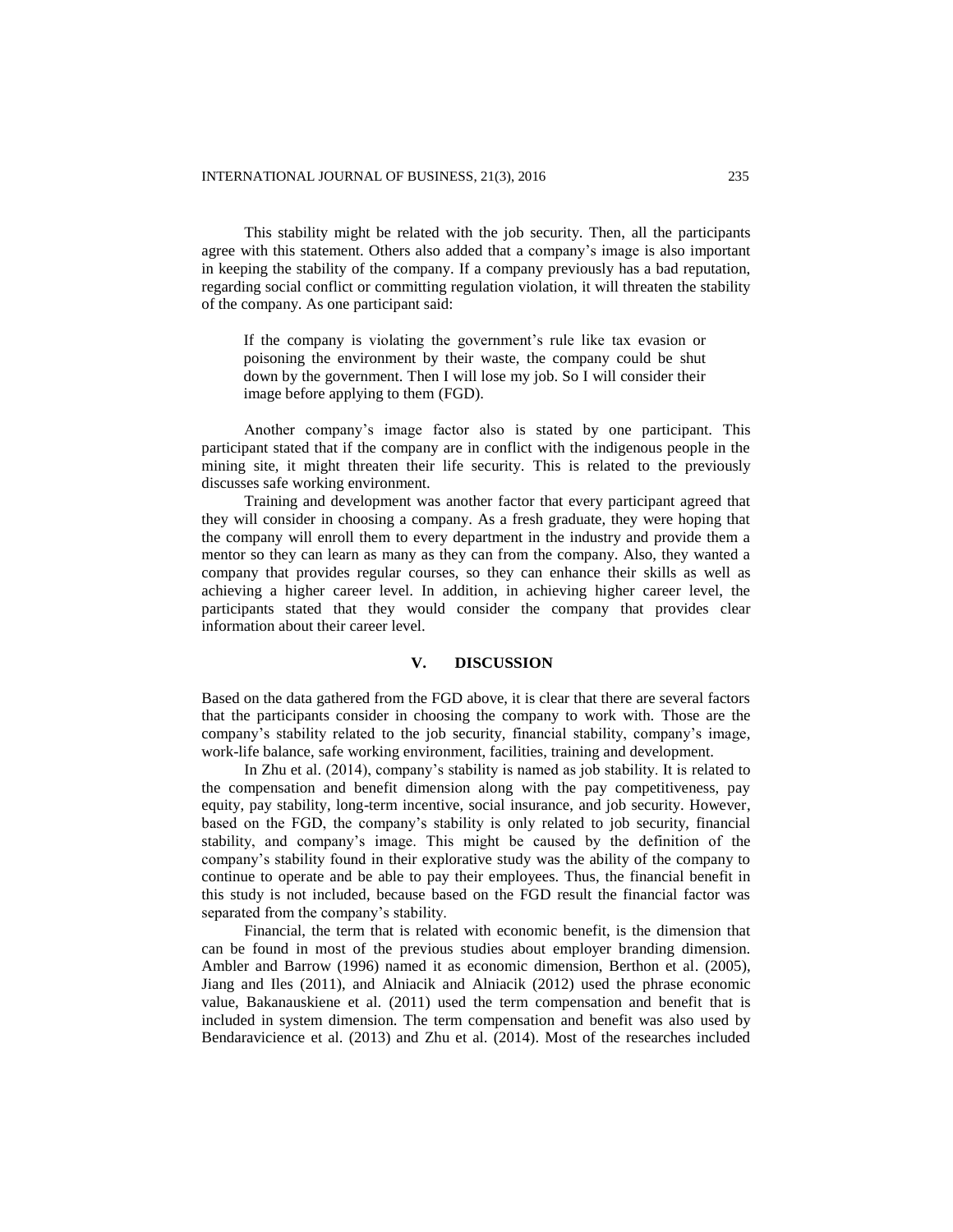salary, insurance, and other financial benefits in this dimension. The results of this explorative study also echo the findings of the previous studies.

In the work-life balance, the main concern in the mining industry is the roster that the company's proposed. The roster is the amount of working time compared to the off time in mining industry. Based on the results of this study, the potential talents are highly concerned about the roster since it determines their work-life balance. The amount of the off time should be quite balance with the working time. Another factor related to the work-life balanced is the transportation fees provided by the company during their non-working time. This is quite similar with the previous study that identified work-life balance as the employer branding dimension (Bendaravicience et al., 2013; Zhu et al.*,* 2014), the difference is only on the roster term used in the mining industry.

Next is the working environment. Most of the studies about employer branding dimension found working environment either as one of the employer branding dimensions (Alniacik and Alniacik, 2012; Bendaravicience et al.*,* 2013) or the attributes related to some employer branding dimension (Berthon et al.*,* 2005; Bakanauskiene et al.*,* 2011; Jiang and Iles, 2011; Zhu et al.*, 2*014). However, from these previous studies, the working environment is mostly related with social factors such as having a happy/fun working environment that is created by a good relation with the colleagues and supervisors. Meanwhile, based on this study, working environment in the mining industry is the safety regulation of the company. Considering mining as a high risk job, the potential talent in mining industry wants to ensure their safety by assuring that the company has the best safety regulation and a good life insurance.

The facilities in this study are related to the non-financial benefits proposed by the company. As mentioned above, the location of the mining site in the remote location makes the supporting facilities like the housing, health facilities, shopping center become one the talents' consideration. Especially when they are allowed to bring their spouse/family. As in previous studies, these facilities might be included in the benefit and compensation dimension (Bakanauskiene et al.*,* 2011; Bendaravicience et al.*,* 2013; Zhu et al.*,* 2014).

The last is training and development, it also can be found in some of previous studies in employer branding dimension (Jiang and Iles, 2011; Zhu et al.*,* 2014). The training and development in this study are related to the opportunity that the company gives to the employee to enroll in every department in the company and get some mentors in order to enhance their skill and knowledge. Another is related to the training and courses that are supported by the company so the employee can achieve a higher level of career. Thus, clear information about career path in the company is also included in the training and development dimension.

Compared to the content analysis result on the company's website, we can say that some expectations are already communicated by the companies through their website. Company A offers its facilities, safety work environment, training and development program, and its stability. Company B offers its safety work environment, training and development program, the company's stability, and a little information about its financial offer. Company C offers detailed financial benefit, the facilities, work environment, training and development program, work-life balance policy, nonfinancial benefit, and the company's stability.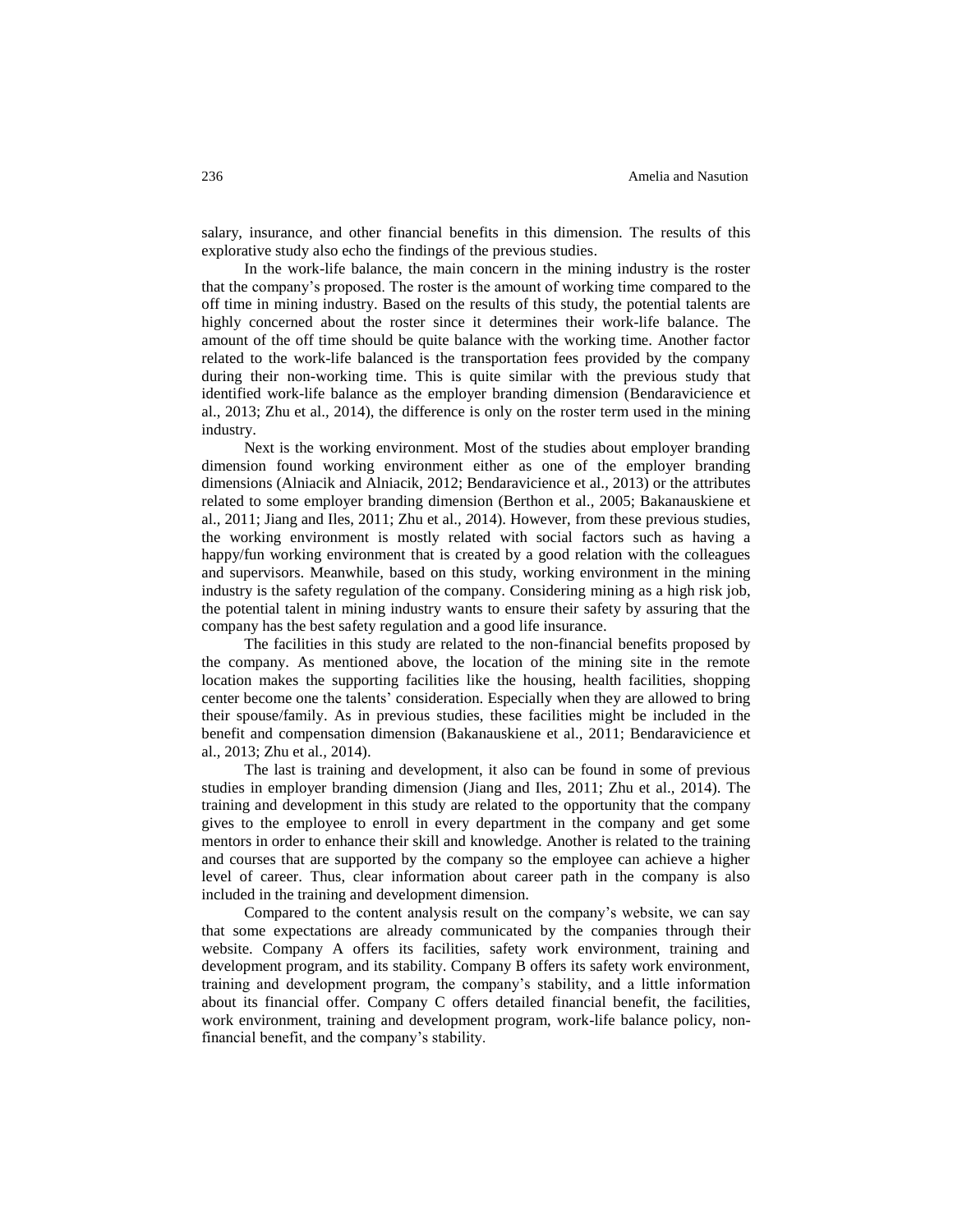| Talent's expectation in mining comparing with previous studies |                                                                |  |
|----------------------------------------------------------------|----------------------------------------------------------------|--|
| Talent's expectation in mining                                 | Previous Studies: employer branding dimension                  |  |
| industry                                                       |                                                                |  |
| Company's stability:                                           | Job stability (Zhu et al., 2014); Security (Ito et al., 2013); |  |
| Company's image                                                | Brand trust (Jiang and Illes, 2011); Organizational            |  |
| Company's CSR                                                  | culture (Bendaravicience et al., 2013).                        |  |
| Financial stability                                            |                                                                |  |
| Job security                                                   |                                                                |  |
| Work life balance                                              | Flexibility (Ito et al., 2013); Work-life effectiveness        |  |
| Good roster                                                    | (Zhu et al., 2014); Work-life balance (Bendaravicience et      |  |
| Transportation allowance                                       | al., 2013)                                                     |  |
| Safety working environment                                     | Workplace environment (Alniacik and Alniacik, 2012);           |  |
|                                                                | Working condition (Bendaravicience et al., 2013); Social       |  |
|                                                                | (Berthon et al., 2005).                                        |  |
| Training and development:                                      | Opportunity for development (Zhu et al., 2014);                |  |
| Training                                                       | development and opportunities (Ito et al., 2013); training     |  |
| Mentor                                                         | and development; (Bendaravicience et al., 2013);               |  |
| Regular courses/training/                                      | developmental value (Jiang and Illes, 2011); systems           |  |
| seminar supported by                                           | (Bakanauskiene et al., 2011); developmental value              |  |
| company                                                        | (Berthon et al., 2005).                                        |  |
| A clear career path                                            |                                                                |  |
| <b>Financial Benefits</b>                                      | Compensation and benefit (Zhu et al., 2014;                    |  |
|                                                                | Bendaravicience et al., 2013) Satisfaction (Ito et al.,        |  |
|                                                                | 2013); economic value (Berthon et al., 2005; Jiang and         |  |
|                                                                | Illes, $2011$ ).                                               |  |

| 'able |  |
|-------|--|
|       |  |

| Talent's expectation compare with companies offering on website |                                  |                                  |                                                                                                                                                                                                                                                                                                                                                                                                    |
|-----------------------------------------------------------------|----------------------------------|----------------------------------|----------------------------------------------------------------------------------------------------------------------------------------------------------------------------------------------------------------------------------------------------------------------------------------------------------------------------------------------------------------------------------------------------|
| Talent's<br>expectation                                         | Company A                        | Company B                        | Company C                                                                                                                                                                                                                                                                                                                                                                                          |
| Company's<br>stability:<br>Company's<br>image                   | Community development<br>program | Community development<br>program | Community development<br>program                                                                                                                                                                                                                                                                                                                                                                   |
| Work-life<br>balance                                            | Not mention                      | Not mention                      | Annual leave 16 days<br>(Annual leave allowance)<br>225% of basic salary<br>$+750.000 +$ transportation<br>allowance with legal<br>dependent).<br>Religious holiday (religious<br>holiday allowance 150% of<br>basic salary $+$ PPFP<br>allowance $+$ minimum 1.5<br>millions bonus paid 15 days<br>before Eid Al Fitr).<br>Pension<br>12 weeks of maternity<br>leave<br>2 days of paternity leave |

## **Table 3**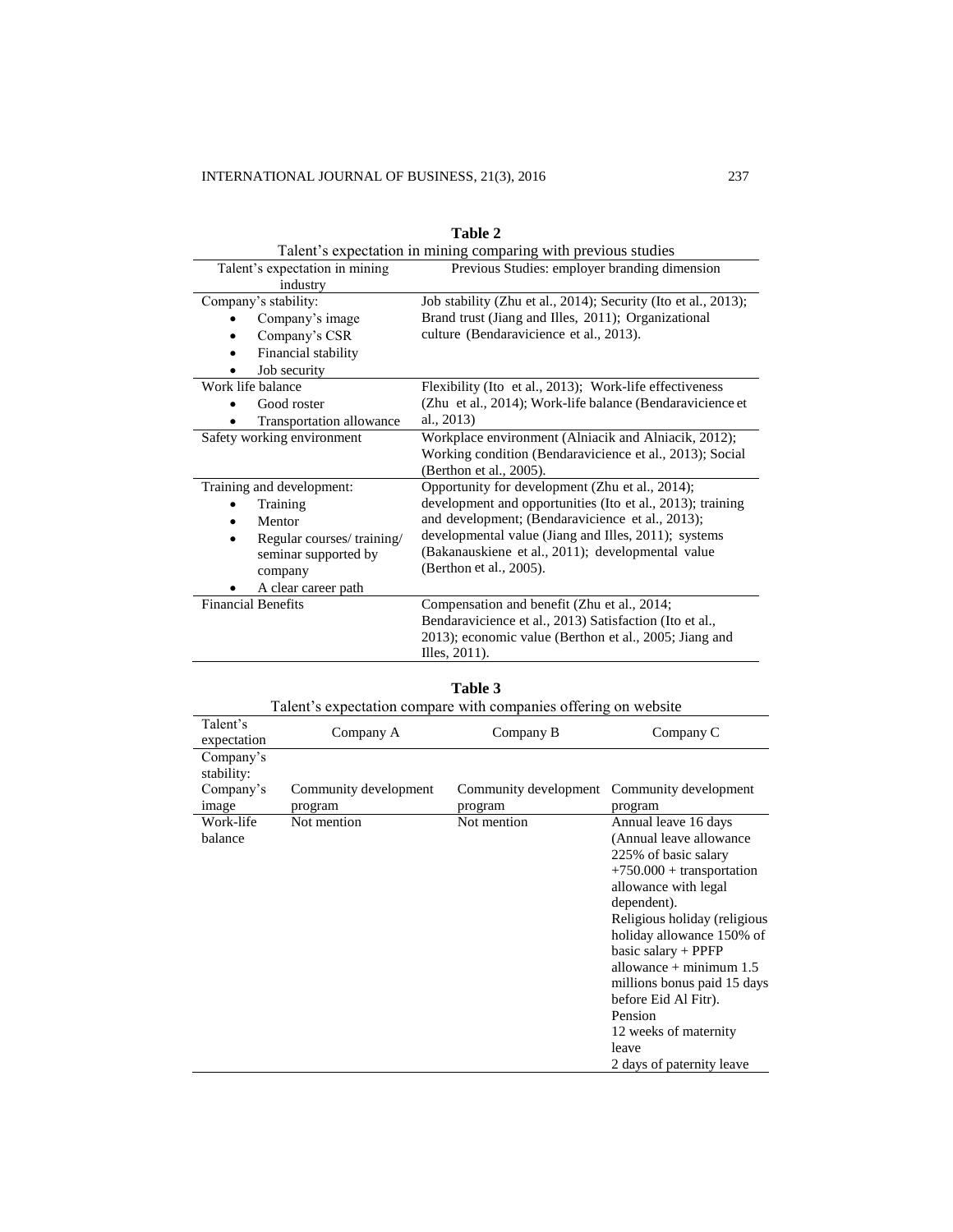238 Amelia and Nasution

| Talent's<br>expectation          | Company A                                                                                                                                                                                                                                        | Company B                                                                                                                                                                                                                                                                | Company C                                                                                                                                                                                                                                                                                                                                                                                                                                                            |
|----------------------------------|--------------------------------------------------------------------------------------------------------------------------------------------------------------------------------------------------------------------------------------------------|--------------------------------------------------------------------------------------------------------------------------------------------------------------------------------------------------------------------------------------------------------------------------|----------------------------------------------------------------------------------------------------------------------------------------------------------------------------------------------------------------------------------------------------------------------------------------------------------------------------------------------------------------------------------------------------------------------------------------------------------------------|
| Safety<br>working<br>environment | International safety<br>standard.                                                                                                                                                                                                                | International safety<br>standard and provides<br>more information by<br>communicating the way<br>it manages work incident<br>on the work place and<br>annual incident statistic<br>on its site                                                                           | International safety<br>standard.                                                                                                                                                                                                                                                                                                                                                                                                                                    |
| Facilities                       | Housing facilities<br>supported by clean water<br>and waste management;<br>canteen; hotel; health<br>facilities like hospital and<br>clinic; fitness center;<br>entertainment center,<br>shopping center; religious<br>center; and local airport | Not mention                                                                                                                                                                                                                                                              | Housing complex, parks,<br>banking, hotel, local<br>airport, fitness centers,<br>school, and pick up shuttle<br>for the employees' children                                                                                                                                                                                                                                                                                                                          |
| Training and<br>development      | Fresh graduate program<br>that provides a two-year<br>training and supervising                                                                                                                                                                   | Fresh graduate program<br>for attracting fresh<br>graduate talents.<br>An annual program and<br>budgeting for the<br>employees training<br>program. It is aimed to<br>develop the employee's<br>skill and knowledge<br>(63% of the employees<br>are joining the program) | Dual Career Ladder<br>program for functional<br>career path development.<br>Pre-retirement program for<br>employees and family                                                                                                                                                                                                                                                                                                                                       |
| Financial                        | Not mention                                                                                                                                                                                                                                      | Not mention                                                                                                                                                                                                                                                              | Salary more than the<br>minimum wage.<br>150% of their basic salary<br>allowance plus another<br>allowance for the<br>religious holiday.<br>1.5 million rupiahs 15<br>days before the Eid Al<br>Fitr.<br>225% of basic salary plus<br>750.000 rupiahs as the<br>annual allowance.<br>Leave transportation<br>allowance for employees<br>and their legal dependent.<br>Pension plan.<br>4 million rupiahs for the<br>employee's dependent,<br>parents, in law's death |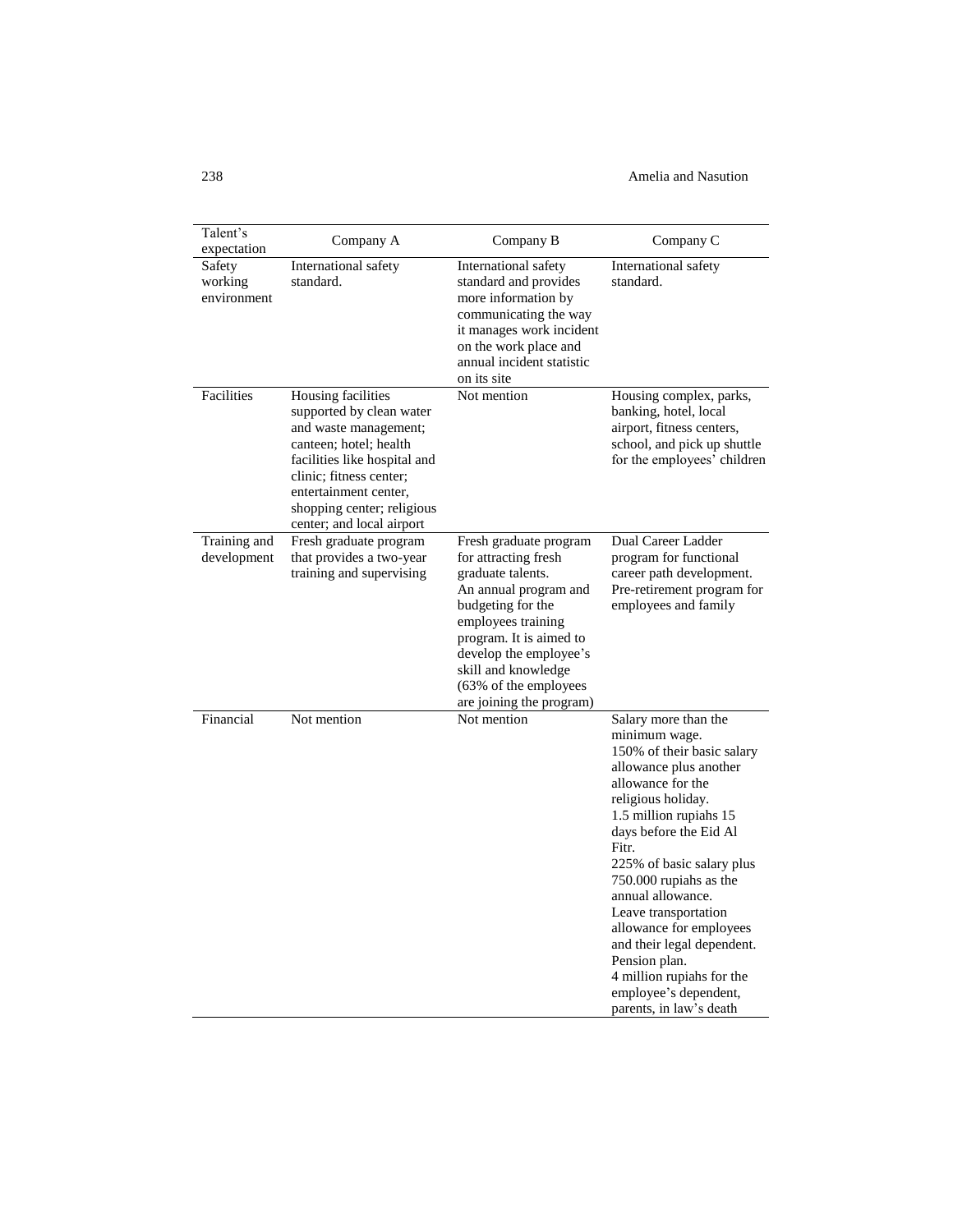All of the companies are building its image by communicating their feedback to society through the website. As the result of the FGD, the potential talents want to ensure that the company has good image to avoid the social conflict or the violation of government regulation that can threaten the stability of the company. This stability is important to them because it will lead to their job security and financial security. Safe working environment also becomes one of the talents' expectations that has already been offered by the company through their websites. While for the work-life balance and financial benefits, only Company C provides the information on their company's websites. As for the facilities, all the attributes that the potential talents expect are already mentioned on the website, except for company B which does not provide any information related to facilities. Meanwhile, for talent and development, based on the FGD result, it contained the training program and the clear information about career path. The three companies have already written their training program on the website, yet for the career path information, none of the companies provide it.

#### **VI. CONCLUSION**

In conclusion, when comparing the company's offering through their website with the potential expectation, we can see that some of the potential talents' expectations have already been mentioned on the website, while only some of them have not. This study, therefore, suggests that a company should provide clear information about their offers based on the potential talents' expectations in order to attract them.

### **VII. LIMITATION AND FURTHER RESEARCH**

This study only analyzes the content from three mining companies in Indonesia and it only conducts one focus group discussion to explore the potential talents' expectations toward mining companies in Indonesia. Thus, further study through interviewing the companies to find more information about company's offers is necessary, as well as the confirmatory factor analysis for confirming the potential talents' expectations toward the mining companies in Indonesia.

## **REFERENCES**

- Aggerholm, H. K., S.E. Andersen, and C. Thomsen, 2011, "Conceptualizing Employer Branding in Sustainable Organization," *Corporate Communication: An International Journal*, 16(2), 105-123.
- Alniacik, E.*,* and U. Alniacik, 2012. "Identifying Dimension of Attractiveness in Employer Branding: Effects of Age, Gender, and Current Employment Status". *Procedia-Social and Behavioral Science,* 58, 1336-1323.
- Ambler, T., and S. Barrow, 1996. "The Employer Brand". *The Journal of Brand Management*, 4(3), 185-206.
- Amin, S.S., and S. Bhaskar, 2014, "Innovations in Employer Branding Strategies in India." *Asian Journal of Research in Social Sciences and Humanities,* 4(4), 369- 387.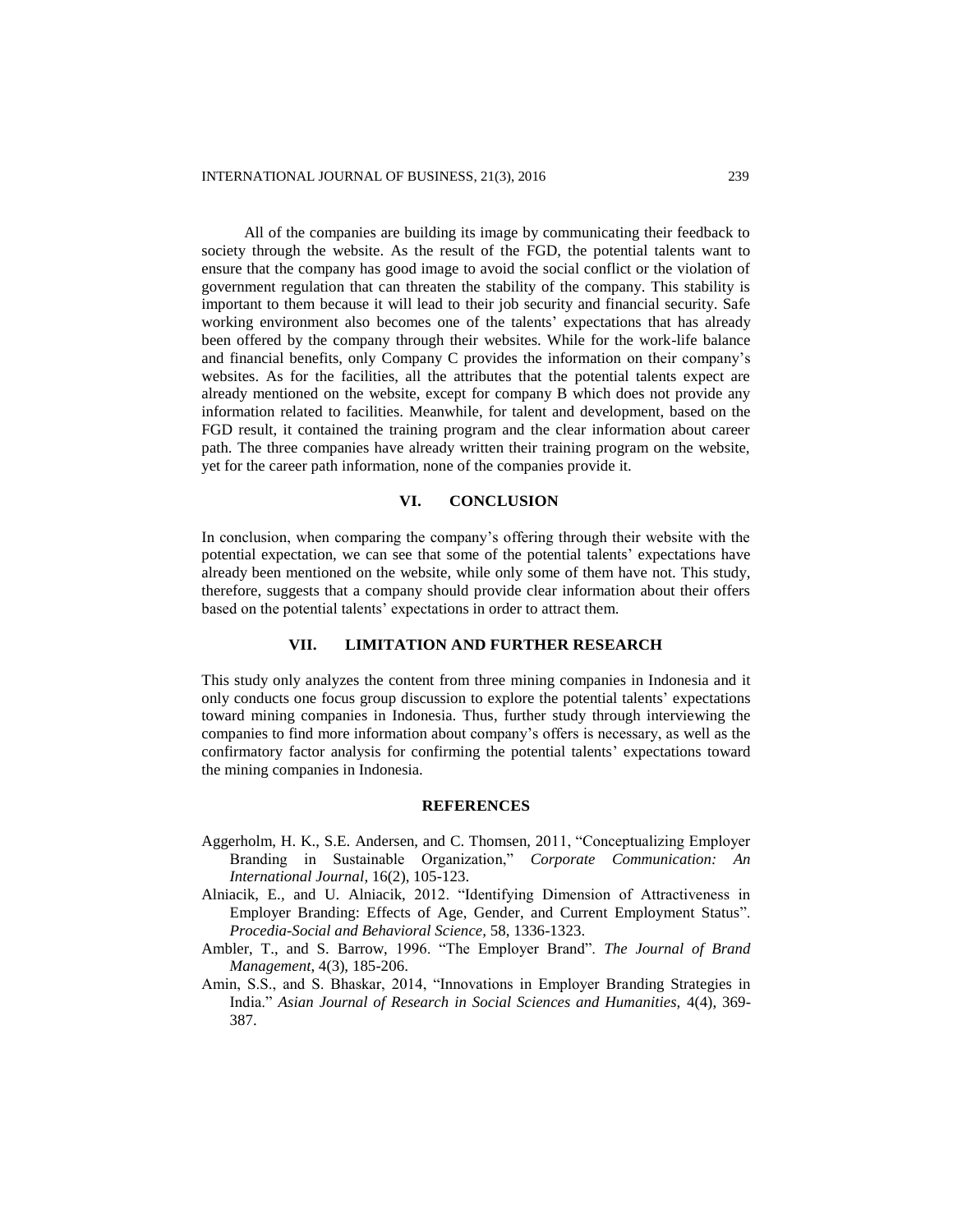- Baack, D.W., 2006, "Brand Association Measurement and Advertising's Modification of Association Strength," *Dissertation in Saint Louis University*. Available in Proquest.
- Backhaus, K., and S. Tikoo, 2004, "Conceptualizing and Researching Employer Branding." *Career Development International,* 9(5), 501-517.
- Bakanauskiene, I., R. Bendaravicience, R., Krikstolaitis, and Z. Lydeka, 2011. "Discovering an Employer Branding: Identifying Dimensions of Employer's Attractiveness in University". *Organizaciju Vadibya: Sisteminai Trymai,* 59.
- Barrow, S., and R. Mosley, 2005, *The Employer Brand; Bringing the Best of Brand Management to People at Work*. Wiley, Hokoben*,* NJ.
- Bendaraviciene, R., R. Krikstolaitis, and L. Turauskas, 2013, "Exploring Employer Branding to Enhance Distinctiveness in Higher Education." *European Scientific Journal,* 9(19).
- Bennett, P.D., 1998, *Dictionary of Marketing Terms*, Chicago, IL: The American Marketing Association.
- Berthon, P., M. Ewing, and L.L. Hah, 2005, "Captivating Company: Dimensions of Attractiveness in Employer Branding." *International journal of advertising,* 24(2), 151-172.
- Bloomberg, 2014, "Mining Companies in Global Talent War," Available at: [http://www.bloomberg.com/news/2012-04-25/mining-companies-in-global-](http://www.bloomberg.com/news/2012-04-25/mining-companies-in-global-talent%20war.html) talent [war.html](http://www.bloomberg.com/news/2012-04-25/mining-companies-in-global-talent%20war.html)
- Botha, A., M. Bussin, and L. De Swardt, 2011, "An Employer Brand Predictive Model for Talent Attraction and Retention." *SA Journal of Human Resource Management,* 9(1).
- Boxall, P., and J. Purcell, 2011, *Strategy and Human Resource in Management*, Palgrave Macmillan, Basingstoke*.*
- Davies, G., 2008, "Employer Branding and Its Influence on Managers." *European Journal of Marketing*, 42, 667-681.
- Dickie, C., and J. Dwyer, 2011, "A 2009 Perspective of HR practices in Australian Mining." *Journal of Management Development,* 30(4), 329-343.
- Ednie, H, 2004, "Innovative Solutions for Mining's Human Resource Challenges", *CIM Bulletin*, 97, 9.
- Edwards, M., 2010, "An Integrative Review of Employer Branding and OB Theory," *Personnel Review,* 39, 5-23.
- Elving, W.J., J.J. Westhoff, K. Meeusen, and J.W. Schoonderbeek, 2013, "The War for Talent Quest; The Relevance of Employer Branding in Job Advertisements for Becoming An Employer of Choice." *Journal of Brand Management,* 20(5), 355- 373.
- Foster, C., K. Punjaisri, and R. Cheng, 2010, "Exploring the Relationship Between Corporate, Internal and Employer Branding." *Journal of Product and Brand Management,* 19(6), 401-409.
- Francis, H., and M. Reddington, 2011, "Employer Branding and Organizational Effectiveness," *CIPD*, 270.
- Gibson, G., and M. Scoble, 2004, "Regendeneering the Mining Industry," *CIM Bulletin*, 97, 54.
- Giraud, B., 2006, "Mining's War for Talent," *Canadian Mining Journal,* 127, 21.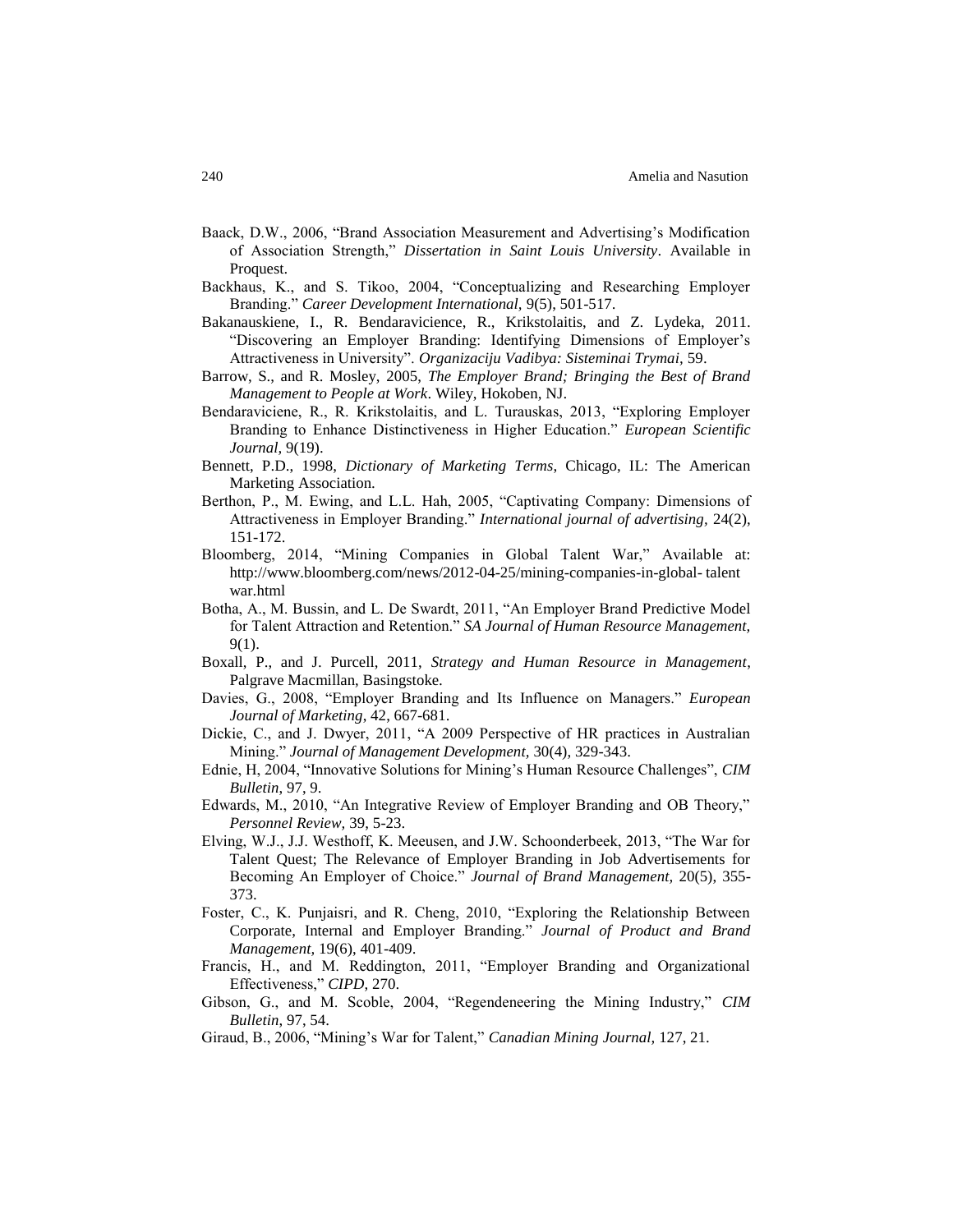- Gomes, D.R., and J. Neves, 2010 "Employer Branding Constrains Applicants? Job Seeking Behaviour?" *Revista de Psicología del Trabajo y de las Organizaciones,*  26(3), 223.
- Heilmann, P., S. Saarenketo, and K. Liikkanen, 2013, "Employer Branding in Power Industry." *International Journal of Energy Sector Management,* 7(2), 283-302.
- Heilmann, P.A., 2010, "Employer Brand Image in a Health Care Organization." *Management Research Review,* 33(2), 134-144.
- Hosking, B., 2005, "Fresh Talent Lacking in Mining Industry," *Material World*, 13(7), 14.
- Ito, J.K., C.M. Brotheridge, and K. McFarland, 2013, "Examining How Preferences for Employer Branding Attributes Differ from Entry to Exit and How They Relate to Commitment, Satisfaction, and Retention." *Career Development International,* 18(7), 732-752.
- Kimpakorn, N., and N. Dimmitt, 2007, "Employer Branding: The Perspective of Hotel Management in the Thai Luxury Hotel Industry." *Australasian Marketing Journal,* 15(3), 49.
- Klie, S., 2008, "Mining New Graduate Hires," *Canadian HR Reporter,* 21, 1.
- Kompas, 2014, March 24. "Indonesia Kekurangan Sarjana Teknik untuk Pembangunan". *Kompas.*
- Kotler, P.T., and G. Armstrong, 2007. *Principles of Marketing*. NJ: Prentice Hall.
- Kucherov, D., and E. Zavyalova, 2012, "HRD Practices and Talent Management in the Companies with the Employer Brand." *European Journal of Training and Development,* 36(1), 86-104.
- Love, L. and P. Singh, 2011, "Workplace For Branding: Leveraging Human Resources Management Practice for Competitive Advantage Through Best Employers Surveys." *Journal of Business and Psychology*, 26, 175-181.
- Maloney, S., 2006, "Mining For Talent" *Canadian Mining Journal,* 127, 5.
- Maroko, L., and M.D. Uncles, 2009, "Employer Branding and Market Segmentation." *Journal of Brand Management, 17(3),* 181-196.
- Martin, G., and P. Beaumont, 2003, *Branding and People Management: What's in A Name?* CIPD Publishing.
- Martin, G., P. Beaumont, R. Doig, and J. Pate, 2005, "Branding: A New Performance Discourse for HR?" *European Management Journal,* 23(1), 76-88.
- McCrum, S 2013, "A Look at Opportunities for New Mining Graduates," *Canadian Mining Journal*, 134, 11.
- Minchington, B., 2008, "What's Employer Branding without Communication?" available at[: www.iabc.com/cwb/archive/2008/0708/Minchington.htm](../../../TOSHIBA/AppData/Roaming/Microsoft/Word/www.iabc.com/cwb/archive/2008/0708/Minchington.htm)
- MITAC, 2005, "Prospecting the Future Meeting Human Resources Challenges in the Canadian Minerals and Metals Industry," *Mining Industry Training and Adjustment Council,* available at: www.prospectingthefuture.ca
- Mosley, R., 2015, May 11. "CEOs Need to Pay Attention to Employer Branding." *Harvard Business Review,* Retrieved from [https://hbr.org/2015/05/ceos-need-to](https://hbr.org/2015/05/ceos-need-to-pay-attention-to-employer-branding)[pay-attention-to-employer-branding.](https://hbr.org/2015/05/ceos-need-to-pay-attention-to-employer-branding)
- Ritson, M., 2002, "OPINION: Marketing and HR Collaborate to Harness Employer Brand Power."
- Sarabdeen, J., N. El-Rakhawy, and H.N. Khan, 2011, "Employer Branding In Selected Companies In United Arab Emirates." *Communications of the IBIMA.*